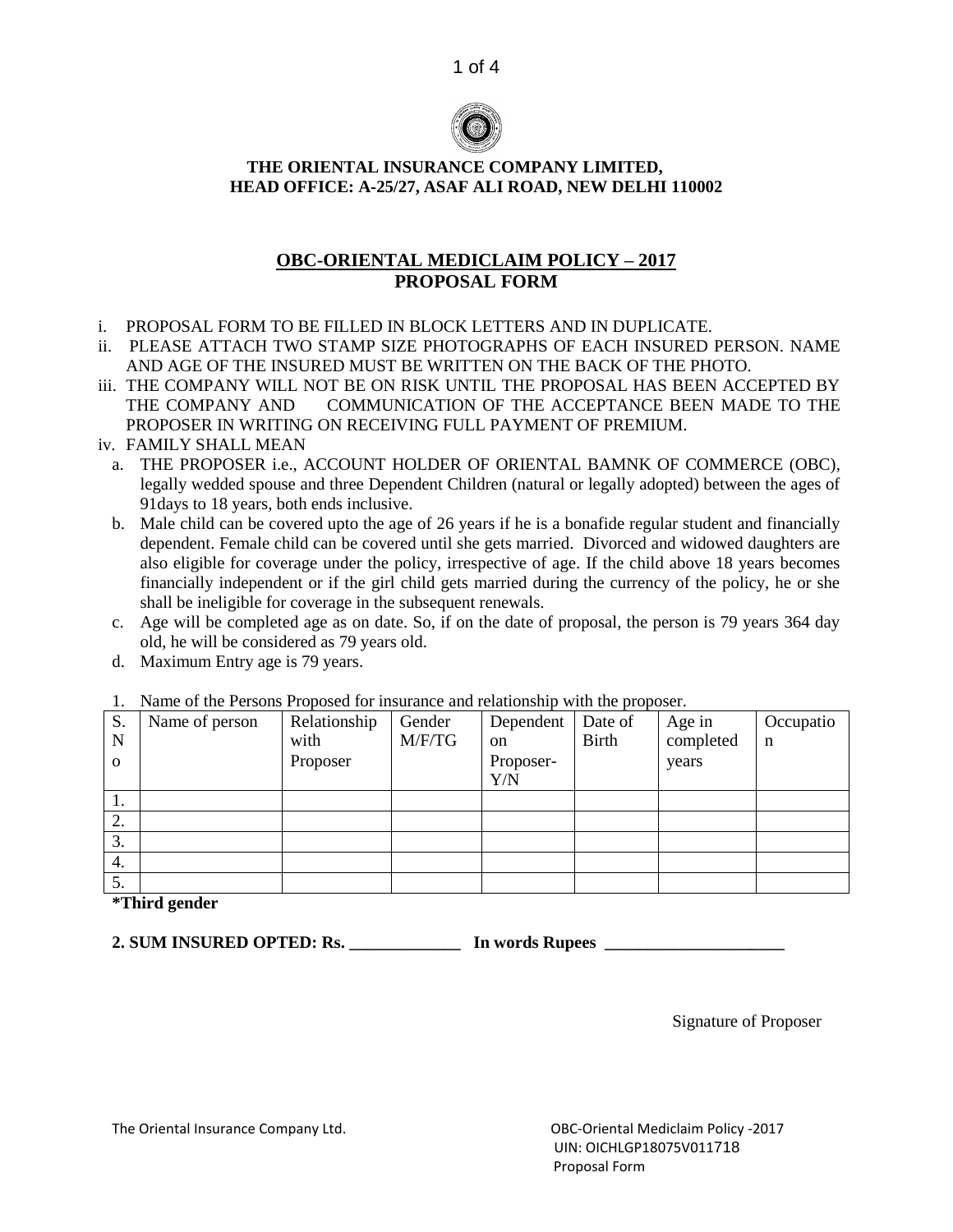### 3. **Declaration of good health**

|                                       | <b>PROPOSER   SPOUSE</b> | <b>CHILD1</b> | <b>CHILD2</b> | <b>CHILD</b> |
|---------------------------------------|--------------------------|---------------|---------------|--------------|
|                                       |                          | (name)        | (name)        | $3$ (name)   |
| Are the persons proposed for          |                          |               |               |              |
| insurance in good health and free     |                          |               |               |              |
| from physical and mental diseases,    |                          |               |               |              |
| infirmity and major health            |                          |               |               |              |
| complaints ? (YES OR NO)              |                          |               |               |              |
| If No, please specify the nature $\&$ |                          |               |               |              |
| duration of illness                   |                          |               |               |              |

# **4. OBC ACCOUNT DETAILS**

| <b>Branch Name</b> |  |  |  |  | <b>City name</b> |  |  |  |  |
|--------------------|--|--|--|--|------------------|--|--|--|--|
|                    |  |  |  |  |                  |  |  |  |  |
| TIA.               |  |  |  |  |                  |  |  |  |  |

# **5. PERMANENT ACCOUNT NO. OF THE PROPOSER (PAN No.)** (**Optional)**

### **6. ADDRESS & TELEPHONE NO. / MOBILE NO. / E-MAIL ADDRESS OF PROPOSER:**

| Ph.N |  |  |  |  |  |    | Mobile |  |  |  |  |  |  |
|------|--|--|--|--|--|----|--------|--|--|--|--|--|--|
|      |  |  |  |  |  | No |        |  |  |  |  |  |  |
| E.   |  |  |  |  |  |    |        |  |  |  |  |  |  |
| mail |  |  |  |  |  |    |        |  |  |  |  |  |  |

### **7. NAME - ADDRESS & TELEPHONE NO. OF FAMILY PHYSICIAN**

| Ph.N |  |  |  |  |  | Mobile |  |  |  |  |  |  |
|------|--|--|--|--|--|--------|--|--|--|--|--|--|
|      |  |  |  |  |  |        |  |  |  |  |  |  |

### **8. PLEASE GIVE DETAILS OF HOSPITALISATION/ILLNESS/DISEASE AT PRESENT OR IN THE PAST FOUR YEARS.**

| Sl.           | Name of the                       | Name of the      | Policy no. | Policy | Type of policy                    | Sum            | Illnes      |
|---------------|-----------------------------------|------------------|------------|--------|-----------------------------------|----------------|-------------|
| N<br>$\Omega$ | proposed<br><b>Insured Person</b> | Insurer (if any) |            | Period | (Please specify)<br>P.A., Cancer, | <b>Insured</b> | S/<br>disea |
|               |                                   |                  |            |        | Mediclaim,                        |                | se          |
|               |                                   |                  |            |        | others)                           |                |             |
|               |                                   |                  |            |        |                                   |                |             |
|               |                                   |                  |            |        |                                   |                |             |
|               |                                   |                  |            |        |                                   |                |             |
|               |                                   |                  |            |        |                                   |                |             |

Signature of Proposer

The Oriental Insurance Company Ltd. Company 1.0 Company 1.0 Consumer Contential Mediclaim Policy -2017

 UIN: OICHLGP18075V011718 Proposal Form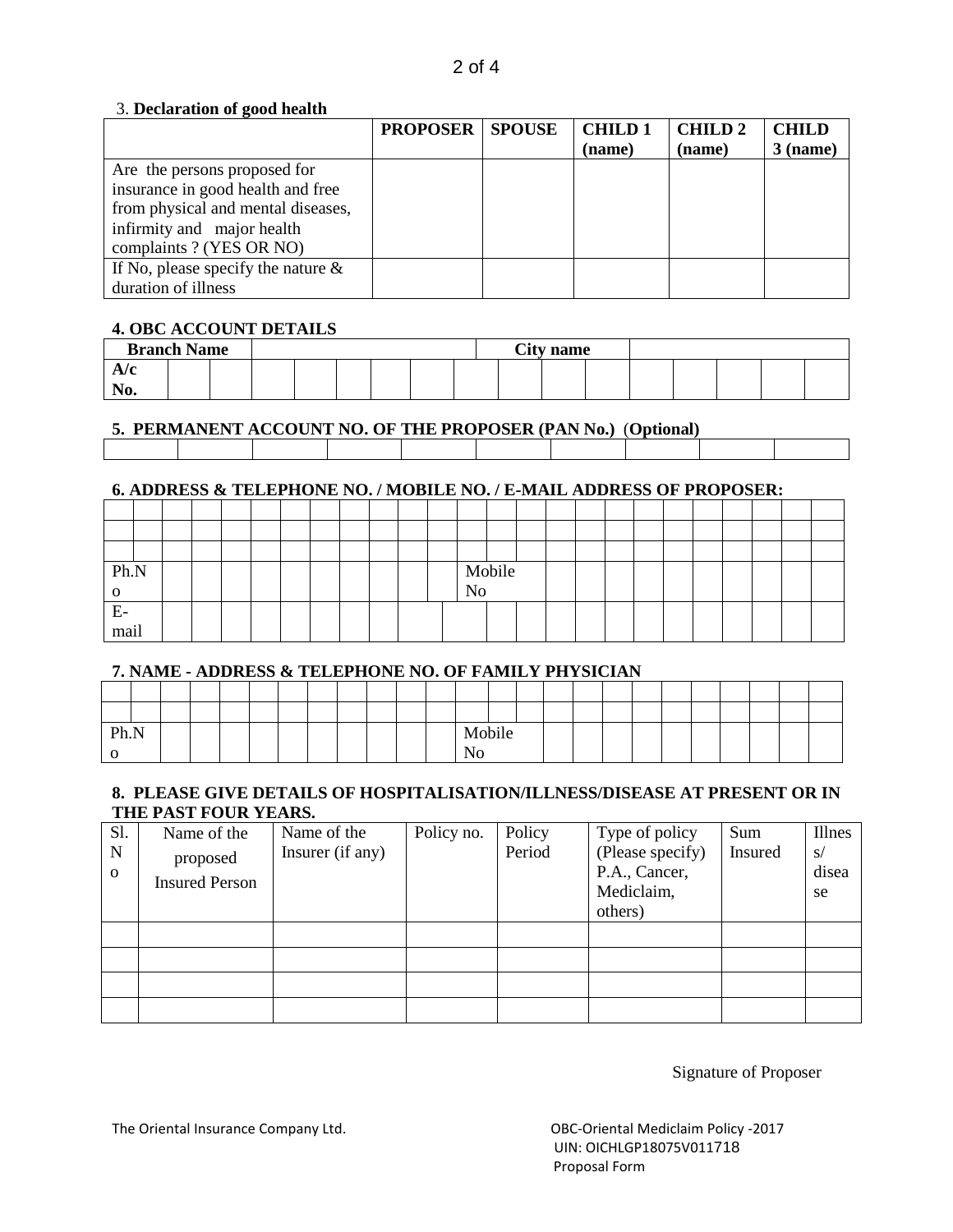#### **9. Details of existing Health Insurance Policies, if any:**

| Policy No. | <b>Policy Period</b> | <b>Sum Insured</b> | <b>Name of Insurer</b> | Whether any<br>health policy of<br>PNB/OBC<br>'Y/N |
|------------|----------------------|--------------------|------------------------|----------------------------------------------------|
|            |                      |                    |                        |                                                    |
|            |                      |                    |                        |                                                    |

#### **10. PROPOSED DATE & PERIOD OF INSURANCE (DD MM YYYY)**

#### **DECLARATIONS:**

- 1. I hereby declare, on my behalf and on behalf of all persons proposed to be insured, that the above statements, answers and/or particulars given by me are true and complete in all respects to the best of my knowledge and that I am authorized to propose on behalf of these other persons.
- 2. I understand that the information provided by me will form the basis of the insurance policy, is subject to the Board approved underwriting policy of the insurer and that the policy will come into force only after full payment of the premium chargeable.
- 3. I further declare that I will notify in writing any change occurring in the occupation or general health of the life to be insured / proposer after the proposal has been submitted but before communication of the risk acceptance by the company.
- 4. I declare that I consent to the company seeking medical information from any doctor or from a hospital who / which at anytime has attended on the person to be insured / proposer or from any past or present employer concerning anything which affects the physical or mental health and seeking information from any insurance company to which an application for insurance has been made for the purpose of underwriting the proposal and/or claim settlement.
- 5. I authorize the company to share information pertaining to my proposal including the medical records of the insured / proposer for the sole purpose of proposal underwriting and/or claims settlement with any Governmental and/or Regulatory authority.
- 6. I have carefully read the Prospectus and having understood the same, I propose for a policy in the standard form issued by the Company.

#### **UNDERTAKINIG:**

I, Mr /Mrs /Miss  $\sim$  1. The observed of the observed of the observed of the observed of the observed of the observed of the observed of the observed of the observed of the observed of the observed of the observed of the o solemnly declare and state that all information given above are true and correct to the best of my knowledge . In case any such information is found at any time in future to be false or misleading or it is found by the insurer that I have not disclosed any fact which is material\* to the assessment of the risk, the insurance cover granted to me shall be deemed to be null and void and I shall not be entitled to any benefit thereunder.

**\* A material fact is one which can influence the insurer's judgement to accept or reject the Proposal or the terms of acceptance.**

| Place | Signature of Proposer. |
|-------|------------------------|
| Date  | Name of Proposer       |

The Oriental Insurance Company Ltd. OBC-Oriental Mediclaim Policy -2017

 UIN: OICHLGP18075V011718 Proposal Form